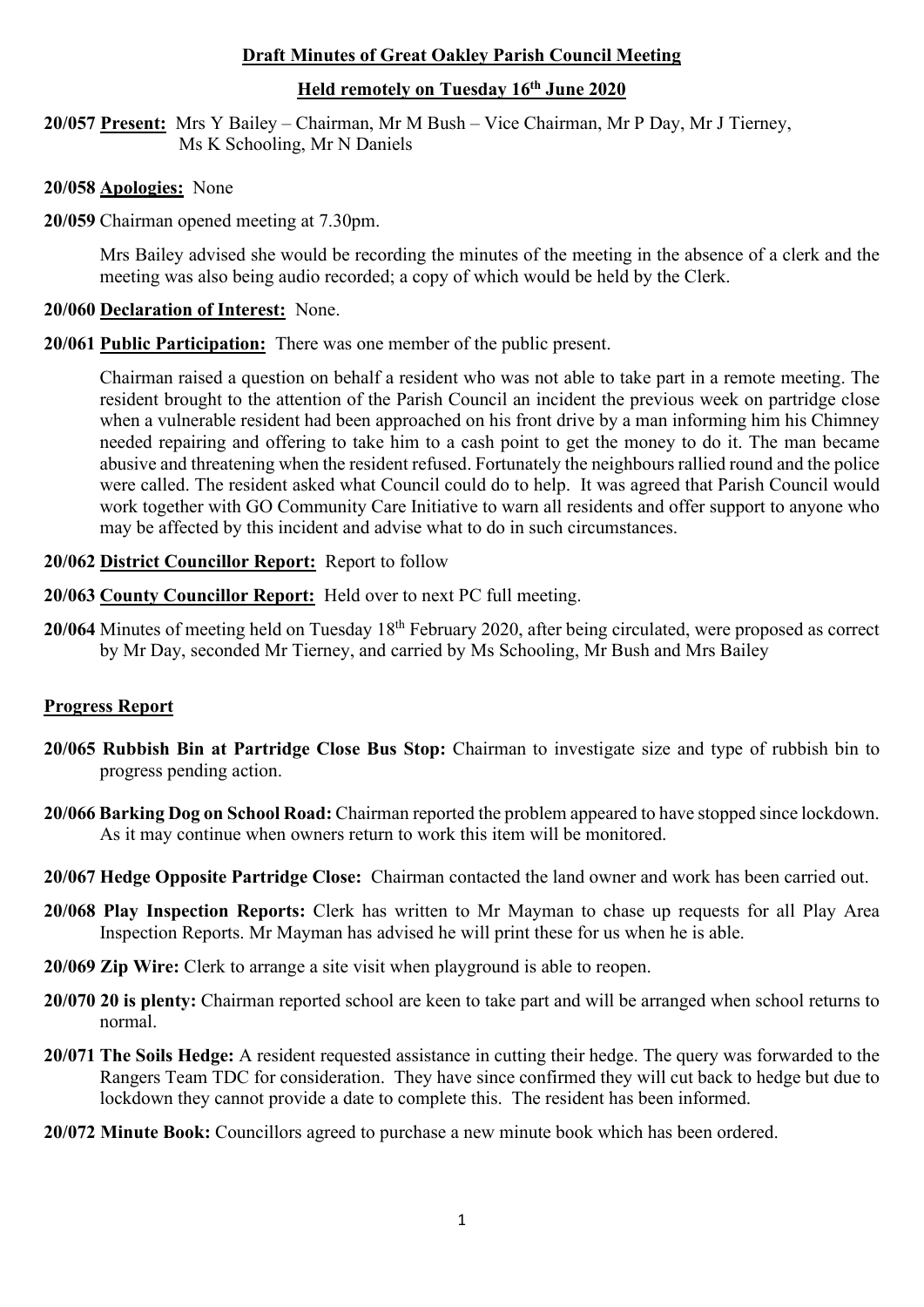**20/073 Community Fund:** Cllr Bush, in his capacity as District Councillor for The Oakleys and Wix, was allocated a grant of £1000 from TDC to help the vulnerable during COVID 19 crisis. This was paid into the Great Oakley Parish Council Bank Account as a temporary measure.

As the money could not be accessed immediately the Clerk leant the Community Fund £250. A special bank account has since been set up by the Community Group with £250 being paid back to the Clerk and the remaining £750 being paid into that account from the Parish Council Account.

- **20/074 Wix Planning Application:** As Planning Application 20/00194/FUL for Wix Poultry Farm is not in our Parish Council did not receive this application. However, Councillors agreed this was close to our Parish and would have a severely detrimental impact on our residents. Councillors comments were collated by the Chairman and a collective objection response sent to TDC on behalf of the Parish Council.
- **20/075 Grass Cutting:** Clerk had received an email to say the grass cutting was not up to the usual standard and residents were cutting areas of the grass themselves. Clerk advised residents of the insurance implications of doing this and requested they stop so Council could establish if the grass was being cut in accordance with the contract. The contractor had been informed accordingly.
- **20/076 Play Area Inspection:** TDC informed Council the play area inspection was due and all Councillors agreed to have this carried out.
- **20/077 Street Lighting:** Two street lights requiring repair were reported to the Clerk; one on Hamford Drive and the other near the War Memorial. Both have now been repaired.
- **20/078 Burial Ground:** Revised Burial Ground Rules and Regulations were circulated and agreed subject to final check over by local funeral director. Cllr Bush to arrange. Proposed Mr Tierney seconded Mr Day and carried unanimously.

**Headstone Applications**: During lockdown a headstone application had been circulated to all Councillors for the late John Mann and agreed by all members. Another headstone application has been received for the late Michael Box. Confirmed and agreed. Proposed Mr Daniels, seconded Ms Schooling and carried unanimously.

- **20/079 Public Rights of Way:** Nothing to report.
- **20/080 Village Hall:** Post Office has continued to open two mornings each week. Remains closed for all other activities.

| 20/081 Planning: | Application No: 20/00562/FUL                                                                                  |
|------------------|---------------------------------------------------------------------------------------------------------------|
| Proposal:        | Proposed New Barn to replace approved stables                                                                 |
| Location:        | 3 Skighaugh, Clacton Road, Stones Green                                                                       |
|                  | Great Oakley Parish Council had no objections conditional on no future conversion to<br>residential premises. |
|                  | Application No: 20/00574/FUL                                                                                  |
| Proposal:        | Variation to design of dwelling as approved under planning permission 19/00603/FUL                            |
| Location:        | Bramble farm, Colchester Road, Great Oakley                                                                   |

Great Oakley Parish Council had no objections to this proposal

## **20/082 Accounts for Payment March:**

 Circulated during lockdown and agreed by all Councillors. Confirmed; Proposed by Ms Schooling, Seconded by Mr Day and agreed unanimously

## **20/083 Accounts for Payment April:**

Circulated during lockdown and agreed by all Councillors. Confirmed; Proposed by Ms Schooling, Seconded by Mr Day and agreed unanimously

## **20/084 Accounts for payment May:**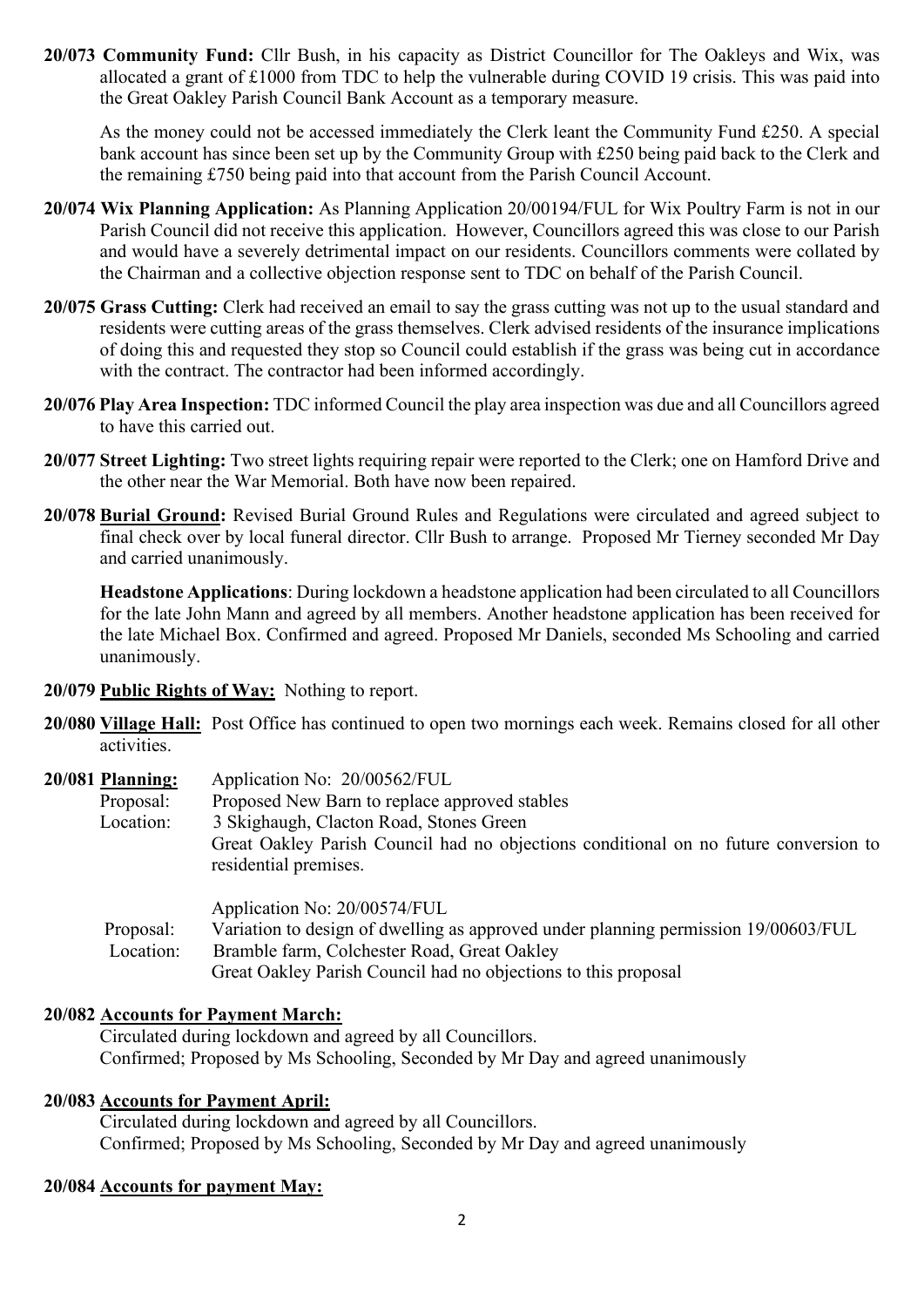Circulated during lockdown and agreed by all Councillors. Confirmed; Proposed by Mr Bush, Seconded by Mr Day and agreed unanimously

| <b>20/085 Accounts for Payment June:</b>                 |                                 |        |             |            |
|----------------------------------------------------------|---------------------------------|--------|-------------|------------|
| <b>Parish Council Income</b><br>Paskells Funeral Service | Interment of Ashes              |        | f           | 75.00      |
| <b>Parish Council Expenditure</b>                        |                                 |        |             |            |
| A & J Lighting Solutions                                 | <b>Street Light Maintenance</b> | 722640 | $f_{\rm L}$ | 47.82      |
| A & J Lighting Solutions                                 | <b>Street Light Repair</b>      | 722641 | £           | 113.94     |
| <b>Great Oaktree Land Services</b>                       | <b>Grass Cutting June</b>       | 722642 | £           | 480.00     |
| $E$ -On                                                  | <b>Street Lighting</b>          | D/D    | £           | 172.47     |
| Miss J Bootyman                                          | Wages                           | 722643 | £           | 269.02     |
| Oakley and Ramsey Scouts                                 | <b>Uncashed Cheque</b>          | 722644 | £           | 50.00      |
| <b>Community Action Suffolk</b>                          | Insurance                       | 722645 |             | £ $807.57$ |
| <b>TOTAL</b>                                             |                                 |        |             | £ $610.10$ |
| <b>Village Hall Income</b>                               |                                 |        |             |            |
| Post Office                                              | Hall Hire                       |        | £           | 50.00      |
| <b>Village Hall Expenditure</b>                          |                                 |        |             |            |
| Calor                                                    | <b>Standing Charge</b>          | 422035 |             | £ $10.30$  |
| Julia Turner                                             | Wages                           | 422036 |             | £188.95    |
| <b>TOTAL</b>                                             |                                 |        |             | £199.25    |

#### **Village Hall Account currently stands at £2,355.98**

After being circulated, accounts were proposed as correct by Mr Daniels, seconded Mr Day, and carried unanimously.

#### **EALC Subscription**

Clerk advised this subscription is due at a cost of £308.57.

After due consideration it was agreed to continue membership proposed by Mr Tierney, seconded by Ms Schooling and carried unanimously.

#### **RCCE Subscription**

Clerk advised this subscription was due at a cost of £72 After due consideration it was agreed to continue membership proposed by Mr Daniels, seconded by Mr Day and carried unanimously.

#### **Internal Auditor**

Clerk advised the Internal Auditor is due at a cost of £125 (same as last year). The auditor has agreed to carry out the Internal Audit in the Village Hall while maintaining social distancing guidelines. This will ideally take place during July so Council can confirm the audit ready for External Audit for September deadline. After due consideration it was agreed to secure his service proposed by Mr Tierney, seconded by Mr Daniels and unanimously agreed.

#### **20/086 Correspondence:**

**New Member Code of Conduct Consultation:** Mr Tierney had circulated an email regarding Proposed New Member Code of Conduct Consultation. Chairman suggested it would be useful for all Parish Councillors to read and comment independently.